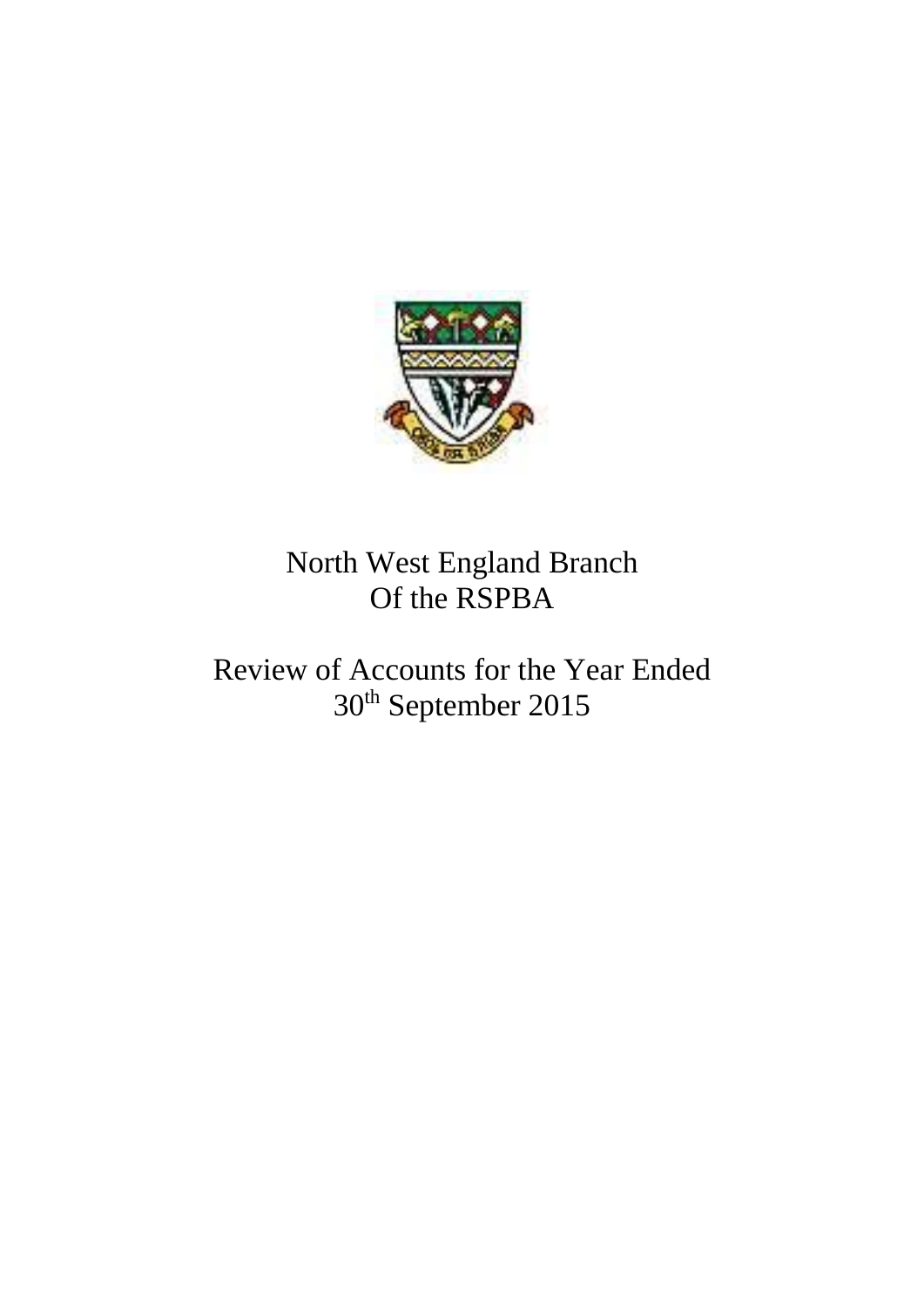#### North West England Branch

### Balance Sheet – November 2015

#### Assets Employed

|                                | 2015     |
|--------------------------------|----------|
|                                | £        |
| Current Assets                 |          |
| Bank Account                   | 1,770.12 |
| Cash in Hand                   | 582.13   |
|                                | 2,352.25 |
| Current Liabilities            |          |
| Sundry Creditors               | 0.00     |
| Net Current Assets             | 2,352.25 |
|                                |          |
| Accumulated funds              |          |
| Balance Brought Forwards       | 2,804.01 |
| Surplus/(Deficit) for the year | (451.76) |
|                                | 2,352.25 |

In my opinion the Accounts give a true and fair view of the state of the branch affairs as at 30<sup>th</sup> September 2015 and of the balance for the period at the end.

This report has been prepared from the details provided to the membership by the branch Treasurer. The records kept are clear and reflect the activities of the branch fully.

P L Brown 30<sup>th</sup> September 2015